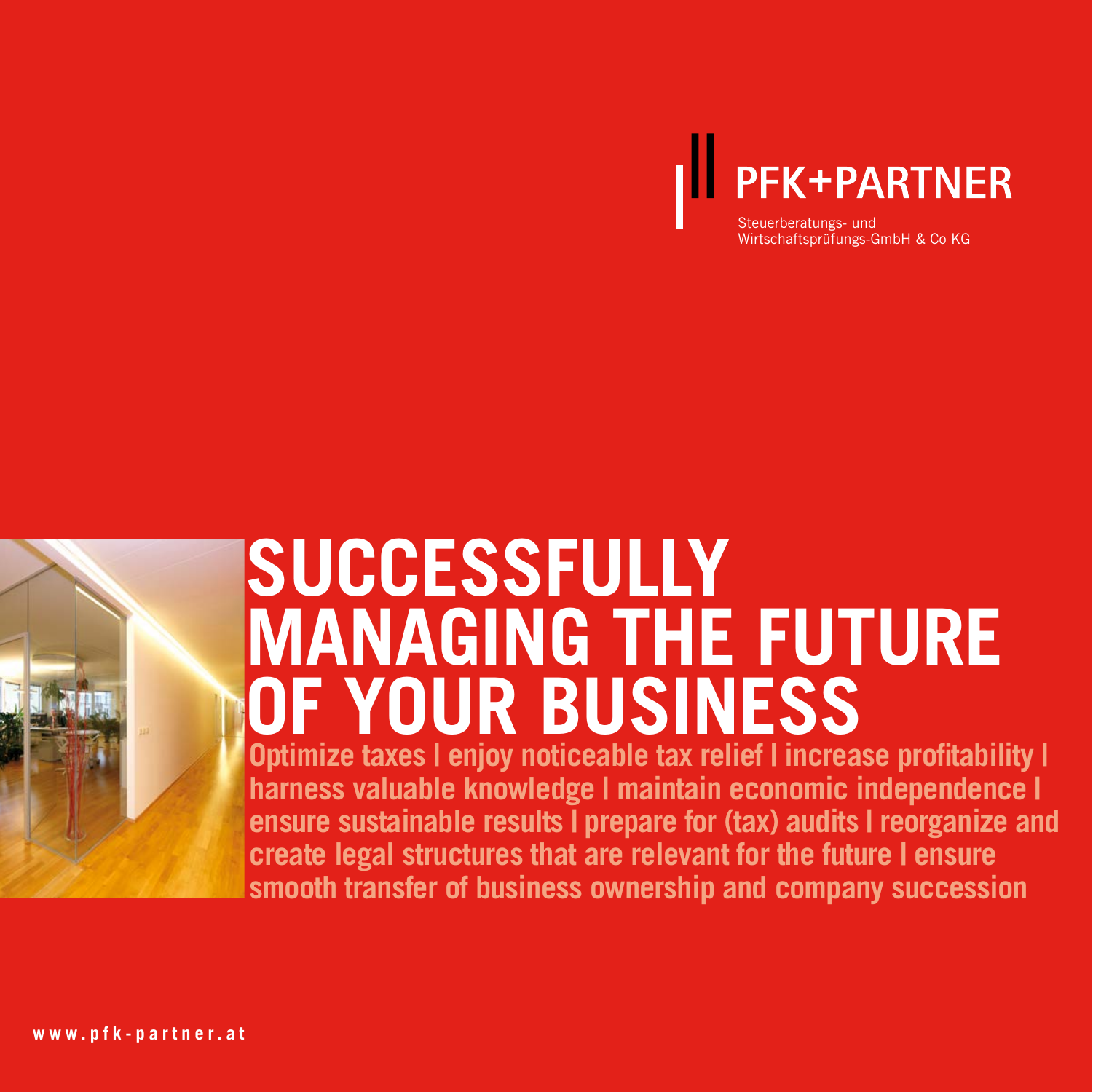**www.pfk-partner.at**



# **HIGH QUALITY BUSINESS CONSULTANCY**

Globalization is causing fundamental structural change. More and more, being successful in a changing environment requires not only professional qualifications, but entrepreneurial thinking and acting. In markets with constantly changing framework conditions, we are a consistent long-term partner.

# **YOUR ADVANTAGE – OUR SPECIALIZATION**

We view ourselves as your reliable partner, a dependable element of your future management. Our task is to develop today the solutions to the challenges of tomorrow. For this, we use state-of-the-art technologies.

We help you achieve an optimal position in terms of taxation and business management with a view to the development of your company.

Continuous changes offer great opportunities – together we set the course for your sustainable business success and the enjoyment of being an entrepreneur.

Mag. Edith Kollermann Mag. Peter Kollermann

**Recognizing potential – acting flexibly – client-focused thinking**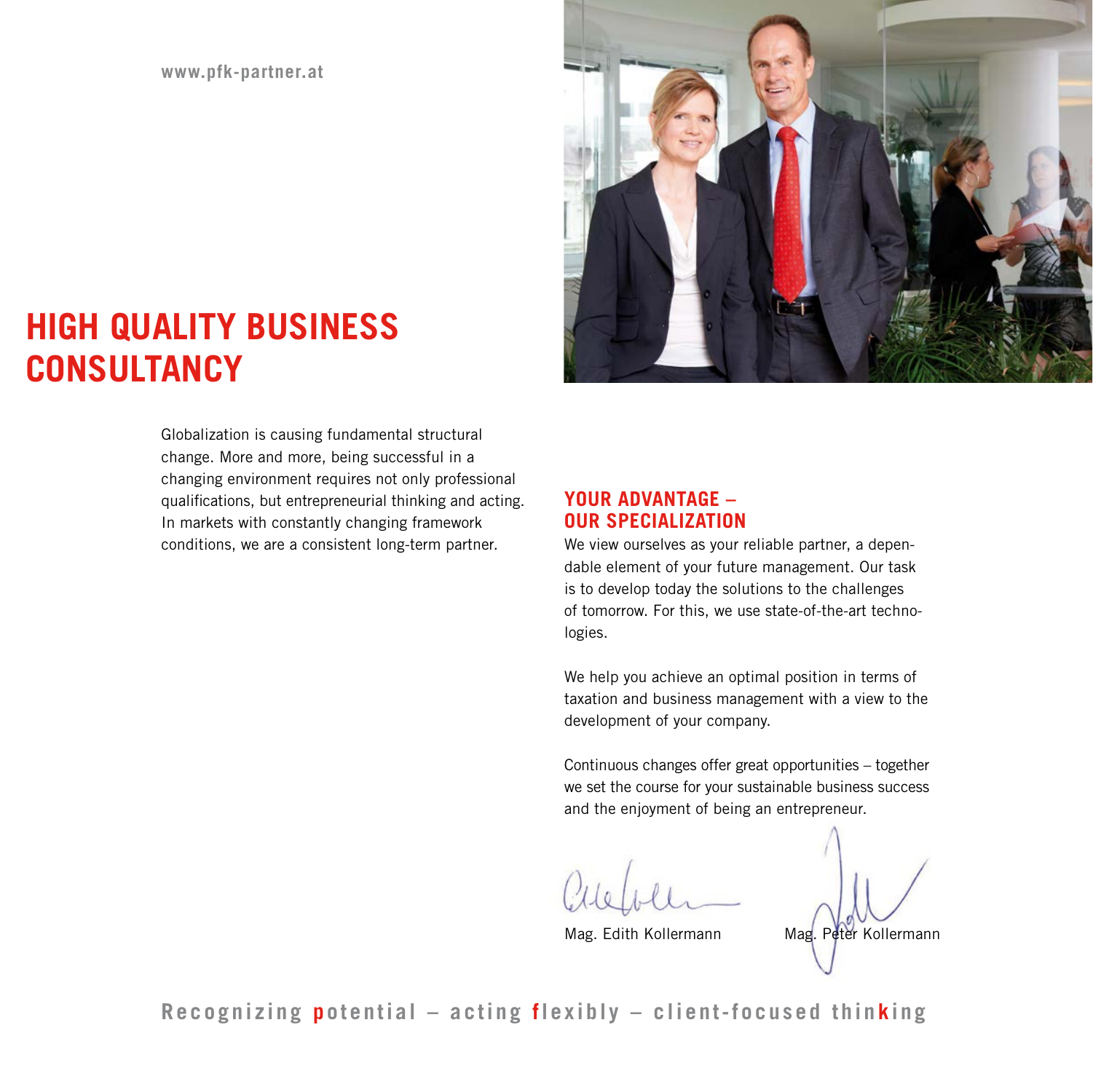# **TAX OPTIMIZATION**

In order to enjoy enduring commercial success in a constantly changing environment, it is of paramount importance to consider and identify the best structural solutions to the challenges of tomorrow. Rather than just assessing your company's economic past, we optimize the tax structure in order to release financial resources that can be used to shape the future profitability of your company. This requires professionals with excellent tax and business knowhow, creativity and enthusiasm.

#### **INCREASE PROFITABILITY**

For us, the Year Over Year comparison is the basis for looking ahead together with you: target/actual comparisons throughout the year and ongoing projections for the planned annual results ensure economic security and stability. We thoroughly review deviations from plan values such as sales, gross profit, trading margins, total costs, preliminary results and liquidity in order to counter negative developments in a timely manner and to continually increase the profitability of your company.





#### **ENSURE SUSTAINABLE RESULTS**

Through meaningful benchmarking we illustrate the strengths and weaknesses of your company compared to the competition and thus ensure that you will be able to take advantage of opportunities in a timely manner. Our key indicator-driven early warning system helps you ensure sustainable results.

#### **REORGANIZE AND CREATE LEGAL STRUCTURES THAT LAST FOR THE FUTURE**

Rapidly changing economic conditions, tax updates or changing personal circumstances call for timely optimization of your company's legal form. The advantages and disadvantages of possible options must be carefully weighed against each other in order to find the optimal solution for your situation and your future plans. Whether it is a business start-up, a takeover or a change in strategy, the choice of your company's legal form is crucial for your success.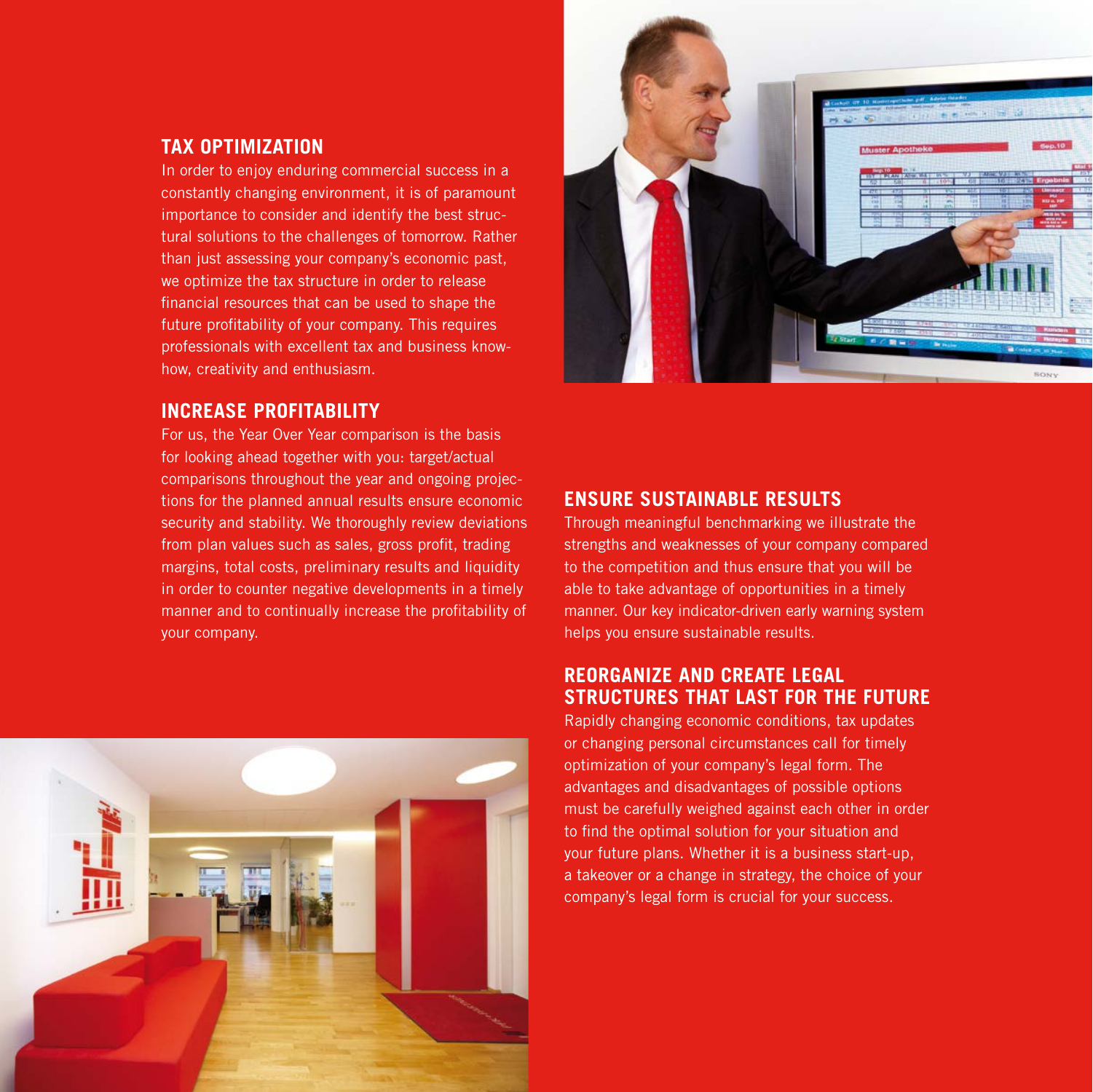

# **ENSURE SMOOTH TRANSFER OF BUSINESS OWNERSHIP AND COMPANY SUCCESSION**

Properly planned, a transfer of business ownership is an opportunity to continue to operate the business successfully in the future. Transfer and succession, however, are among the most complex transactions and require extensive analysis, know-how and experience. Together with you, we will develop the best solution for your successful future.

#### **PREPARING YOU FOR AN AUDIT**

The favorable outcome of a tax audit depends, among other things, on good preparation – something we pay close attention to. We are familiar with audit methods used by the tax authorities and we use the same auditing software. Together with you, we identify potential weaknesses and prepare you for the tax audit – solid documentation is the best assurance in the case of a tax audit. You feel safe and can concentrate on your core business.

#### **MAINTAIN ECONOMIC INDEPENDENCE**

Growing revenues, increasing profitability and a long-term secure existence do not have to remain a dream! High profitability is the guarantee of economic independence. For the successful realization of this vision we are at your disposal: we support you in the analysis of your business strategy, provide, as necessary, expert advice for a new business strategy and assist you in setting up a meaningful controlling system. Periodic analyses allow us, together with you, to develop and profitably extend your existing strengths and thus bolster your economic independence for the long-term.

#### **ENJOY NOTICEABLE TAX RELIEF**

Employment law, tax law, labor law and business administration, investment, financing, human resources and payroll accounting, bookkeeping, social security and the like. Successful management of a company requires forward-looking management. We monitor your business for you, according to our motto: Recognizing potential – acting flexibly – clientfocused thinking. Our goal is to relieve our clients' tax burden noticeably! We also include professional and forward-looking support during tax audits, as well as business coaching and support in the optimal use and integration of your IT architecture because we know that economically challenging times demand more than good tax advice.



**Successfully managing the future of your business**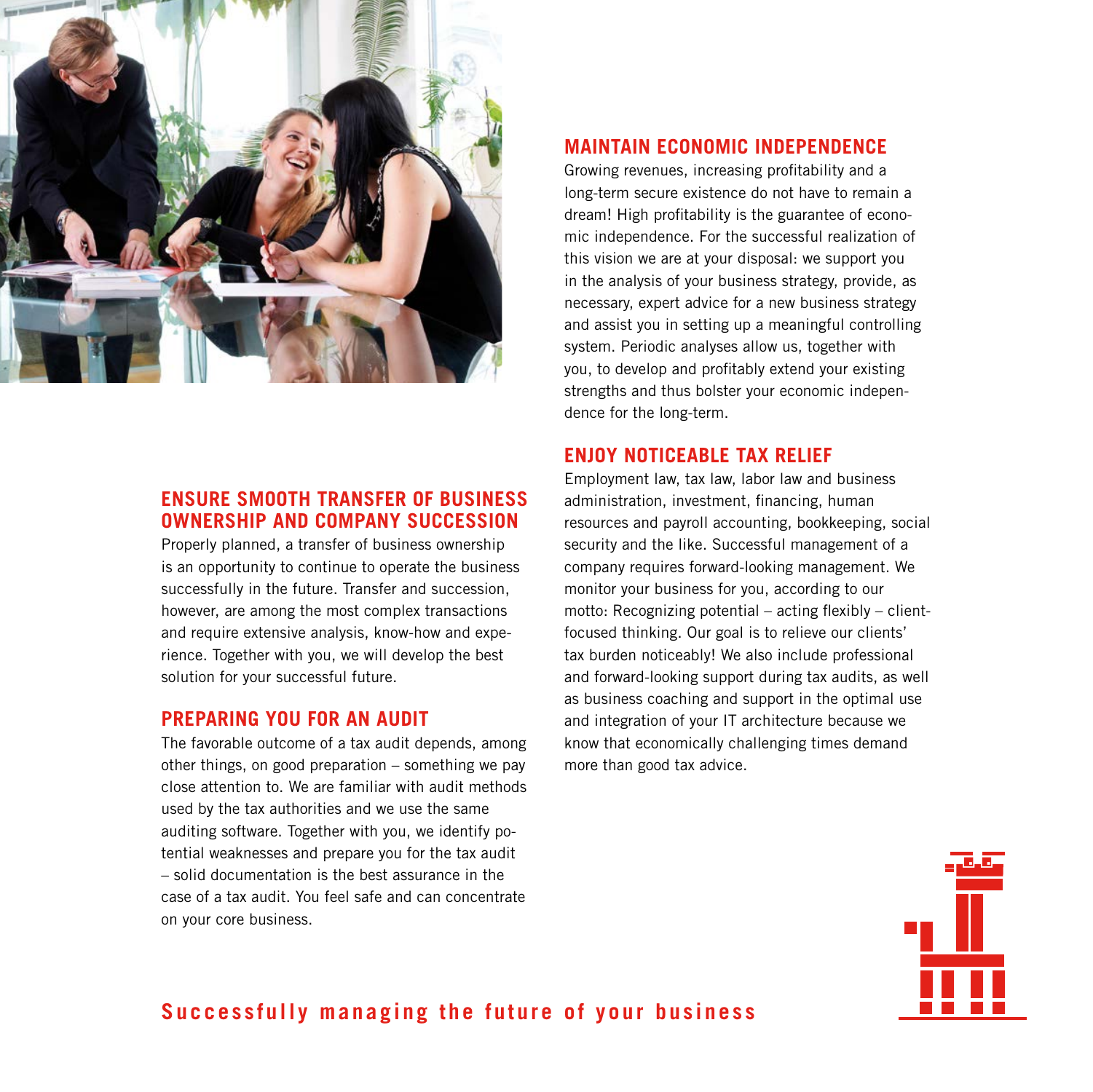

**"We feel a strong connection to our clients and accompany them through good and - as necessary less good times. Together we utilize their strengths and potential and support them in realizing their plans.**

**If our customers are sustainably economically successful, we have accomplished our mission. We are committed to always thinking and acting in the interest of our customers."** 

| <b>PFK+PARTNER</b><br><b>STEUERNEWS</b>                                                                                                                                                                                                                                                                                                                                                                                                |                                                                                                                                                                                                                                                                                                                                                                                                                                                                                                                     |                                                                                                                                                                                                                                                                                                                                                                                                                                                                            |
|----------------------------------------------------------------------------------------------------------------------------------------------------------------------------------------------------------------------------------------------------------------------------------------------------------------------------------------------------------------------------------------------------------------------------------------|---------------------------------------------------------------------------------------------------------------------------------------------------------------------------------------------------------------------------------------------------------------------------------------------------------------------------------------------------------------------------------------------------------------------------------------------------------------------------------------------------------------------|----------------------------------------------------------------------------------------------------------------------------------------------------------------------------------------------------------------------------------------------------------------------------------------------------------------------------------------------------------------------------------------------------------------------------------------------------------------------------|
| ш<br><b>INHALT:</b><br><b>View AUNIONS ENGINEERS</b><br>rel der Belriebsersfung<br>٠<br>Schempunkthema<br><b>Britishandley</b><br>٠<br><b>Kluim Kitabr</b><br>٠<br>December - Atlanta<br><b>Edenomials und Eriksan</b><br>۰<br><b>Analheimo Comer</b><br>$\overline{\phantom{a}}$<br>age Salve Mill<br>workshop Anneblurg<br>۰<br>۰<br><b>Virantúnillauni</b><br><b>Proden rockf unransami</b><br>۰<br><b>Building St Universities</b> | Vom richtigen<br>Betriebsprüfung<br>Betrainprofungen sind Tel des<br>Universitessippers and sallen durch<br>en Lysburgereiges Reducation in<br><b>Velomberg und Writers out abor-</b><br>Inded sets, Lindshirons dayon, som<br>Generation and seasons do Aut-<br>anchousant vorbisers, bedrubt now<br>Belteburghen doch inner eine<br>And It buy whilled whiching<br>cervisite Enteriors, NY service uns.<br>in down Aussian monitorial dami-<br>believes, say Ile Ju desen The-<br>na wases salles and weaked. Ile | Auguste 2 - 05/2012<br>Umgang mit der<br>in Fall des Falles gut gestabt sein<br>weeken. Zusätzlich betonnen wir, diese<br>De får denen Virtuans auch ungere<br>Eddingto and Globalizzation makes<br>kinnen und um Zie han nach allein<br><b>Separate</b><br>Mi von Zugenmerbesung situat<br>by Educational Introduce air Die administ<br>ad des reunites Stand, Aubenber-<br>betables air play de les Frièges bei<br>urs, durchsellshien, Verbangsbende<br>to Australian . |
| <b>New Im Team</b><br>KLUGE KÖPFE:<br>Beweix ist<br>die Zunäckfährung<br>class Taxabalhudson<br>auf ein Anerkanntes."<br><b>The Automatical</b><br>(2788-1860)<br><b>C. Philadelphia</b>                                                                                                                                                                                                                                               | Das Wel Belodearthea vera-<br>said bei den meiden Urbefalen.<br>sheets was you dan westprint to<br>reasonable and de Pollensbate<br>relativ seems at. Auf rund 1.3 Min.<br>Shumounners honner nor ca. 2020<br>Britainarda, Bri ductastralish<br>23 Pollutostaten ara Prater sind das<br>International ca. 70,000 Belonger<br>prillangen pro Jahr saler elass melle<br>an 175 provide Severanesen.                                                                                                                   | Schwerpunktthema:<br>Betriebsprüfung<br>Decrease, Ment en annel of him<br>nen De einer Behielnunühme auch<br>stabl estation. Benden De sich<br>ably you - Sy den Pall der Falle! Ex-<br>al inner out de cabines Beurse<br>and Entimoters as haben, Jene<br>de bereix varies des Rabidiens<br>she bhallsteren und rebarreitende<br>torigancia Malcolmen econômi<br>weeken bei BelreinsamZungen bessen<br>ambdel sein.                                                       |

In our monthly tax newsletter we keep you informed about the latest developments and provide you with valuable tips.



# **PFK BEST PRACTICE – HARNESS VALUABLE KNOWLEDGE**

In our series of events you become part of a "Future Lab" where participants share their expert knowledge and learn from each other. Enriched with this knowledge you can get out of the gate faster in your next race.